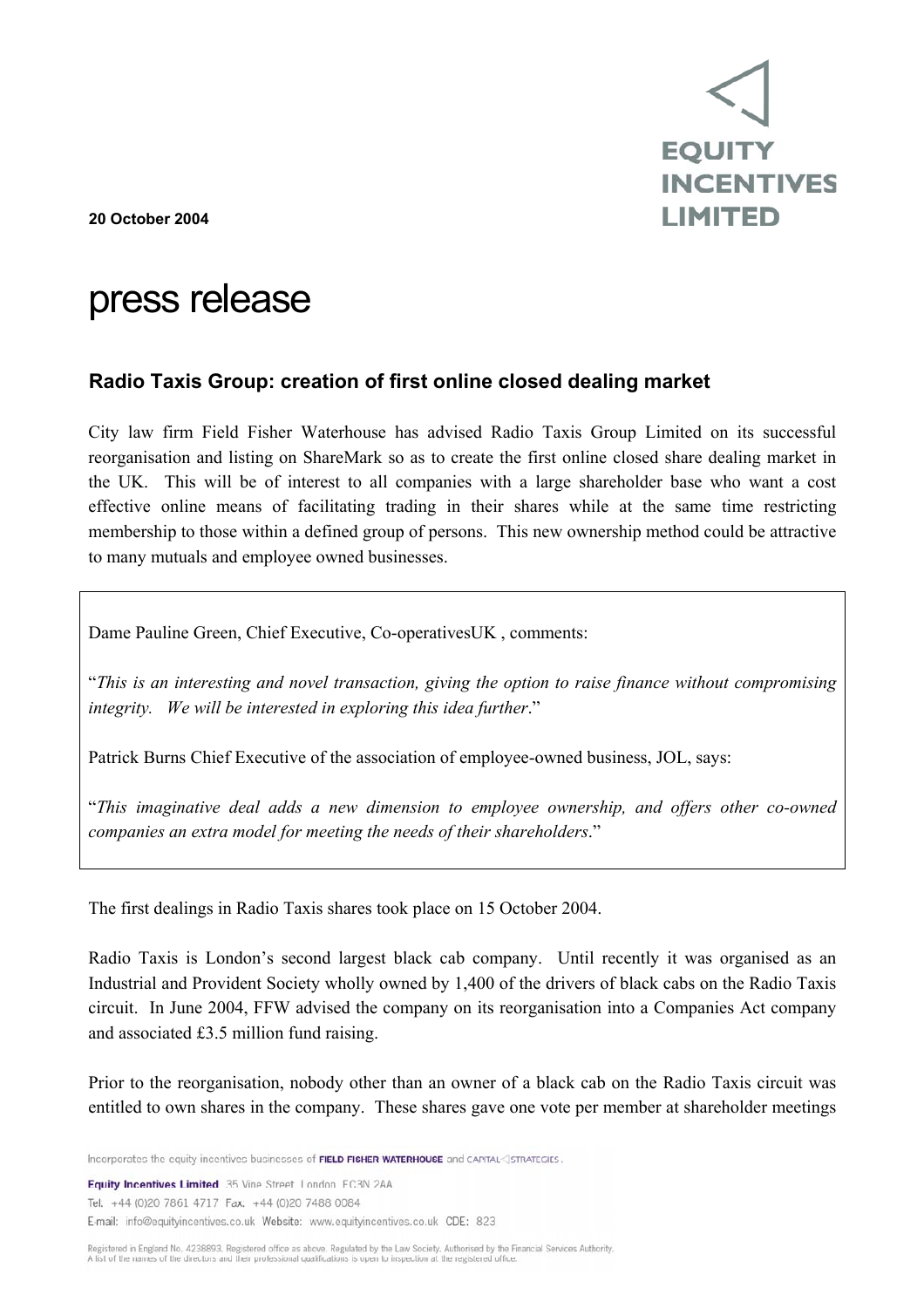and the right to the return of the amount paid for the share when the member left the Radio Taxis circuit. There was no ability to transfer the shares nor to benefit from any increase in the market value of Radio Taxis.

The reorganisation project was driven by the desire of the company to obtain funds for expansion while at the same time giving members the opportunity to buy and sell shares in the Company. However, there was an equally strong desire to ensure that shares were kept within a defined group of qualifying persons (principally drivers on the Radio Taxis circuit and employees of the company). A special form of closed membership constitution was therefore created for the company.

Following the reorganisation, Radio Taxis turned its attention to creating a share trading facility in which only those connected with Radio Taxis could buy and sell its shares.

Due to Financial Services and Markets Act constraints, the closed market could not be operated by Radio Taxis. The Company approached The Share Centre, who operate ShareMark, and specialise in meeting the needs of small and medium-sized companies requiring a trading platform for their shares. They adapted their existing share trading platform to create the first online closed dealing market for trading shares in the UK.

Special arrangements were devised to dovetail the structure of the dealing market with the provisions of Radio Taxis' articles of association so that:

- only those permitted to hold Radio Taxis shares can buy the shares on ShareMark; and
- Radio Taxis is able to force a sale of shares in the market in the event that a shareholder ceases to be entitled to hold these shares.

For further information please contact, at Field Fisher Waterhouse (tel: +44 (0) 20 7861 4000):

### **John Hartle, Marketing Director (john.hartle@ffw.com) or**

### **David Wilkinson, Corporate Partner (david.wilkinson@ffw.com).**

and at Equity Incentives Limited (tel: +44 (0) 20 7861 4717):

### **Graeme Nuttall, Managing Director (graeme.nuttall@equityincentives.co.uk)**

Address for both FFW and EIL:

#### **35 Vine Street London EC3N 2AA**